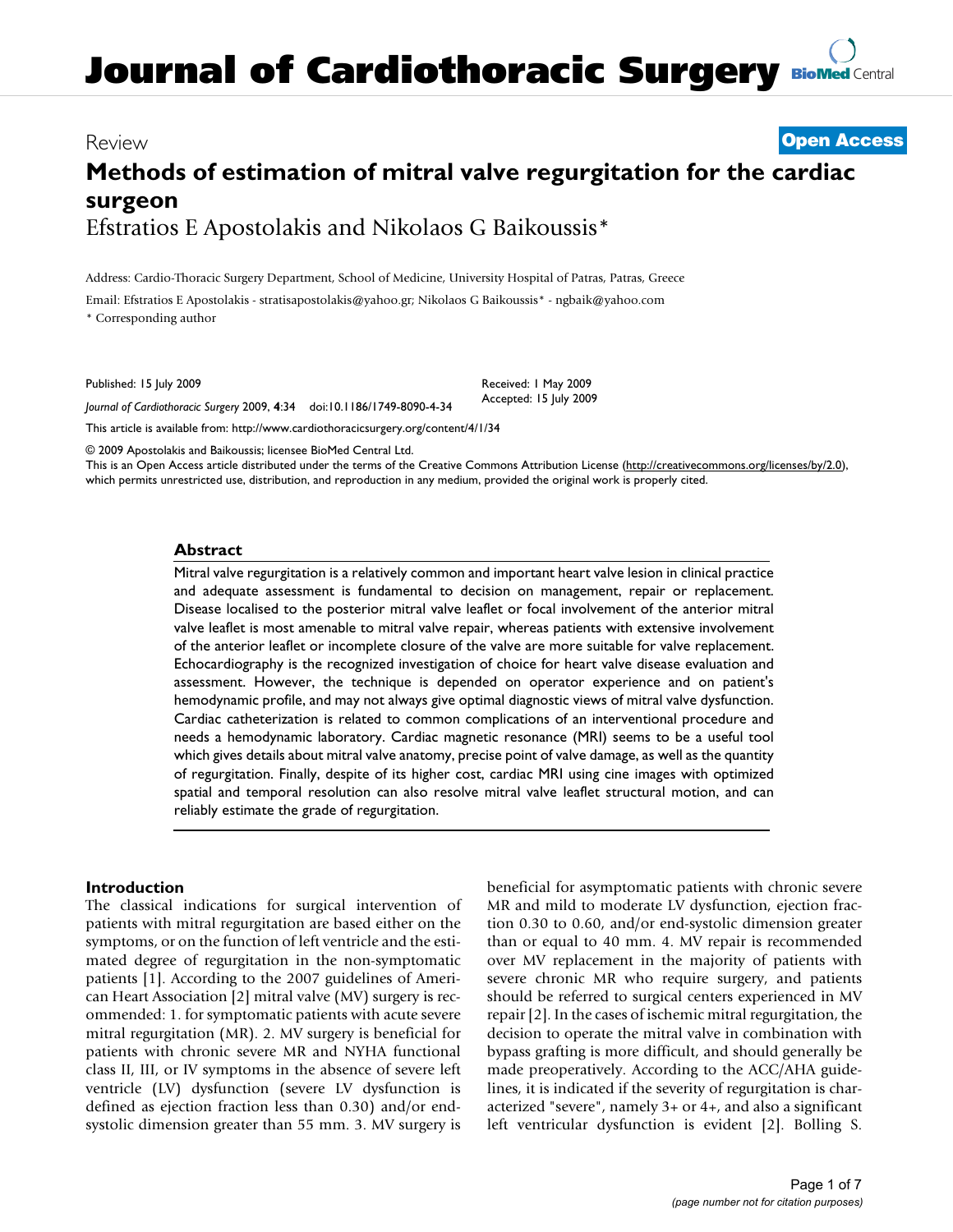reported in his article that a vicious cycle of continuing volume overload, ventricular dilation, progression of annular dilation, increased LV wall tension and worsening MR and heart failure occur [3]. In other words, in every case of mitral regurgitation, the indication for surgical intervention is based on a reliable quantification of several paraclinical methods. How reliable are these methods? Three are the methods of preoperative estimation of mitral regurgitation: cardiac catheterization, Doppler echocardiography and magnetic resonance imaging (MRI). We would like to compare these diagnostic methods and the information which provide each of them to cardiac surgeon.

#### *A) Cardiac catheterization*

Valvular regurgitation can be evaluated by angiography. Angiographic evaluation of regurgitant severity is based on ejection of contrast media into the left atrium, through the affected mitral valve, or into the left ventricle through the insufficient aortic valve [1]. The severity of regurgitation is graded on a semi quantitative scale of 0+ to 4+ (see table 1).

#### *Severity of mitral valve regurgitation*

It is evident from table 1, that the distinction between the 4 several grades of regurgitation are difficult and in most cases inaccurate. This mode of estimation of degree of regurgitation has some important limitations, which confutes its usefulness: a) the quantity of contrast material (volume and speed of injection) is proportional of density and if this is small may downregulate the grade of regurgitation [4,5], b) the arrhythmia (ventricular extra-beats or atrial fibrillation, or even that produced by the catheter itself) significantly affects the ventricular filling and subsequently the indicated grade of regurgitation $[5]$ , c) although mild regurgitation is clearly distinct from severe regurgitation, intermediates grades may not be reliable estimated [1], d) the position of catheter in the ventricle (for mitral valve) or in the aorta (for aortic valve), in relation to the site of valve[5], e) the recorded plane of ventricle and/or atrium, to avoid overlapping. The "ideal" plane for estimation of aortic regurgitation is that of 45° in left anterior oblique view with 10–15% of cranial angulation, while that for mitral regurgitation is a 30° in right anterior oblique view [1]. f) avoid the overlapping of descending thoracic aorta and left atrium which may overestimate the mitral regurgitation [1], g) avoid derangements of preload and afterload (systemic and pulmonary vascular resistance for aortic and mitral valve, respectively) which significantly affects the grade of regurgitation, h) the coexistence of mitral and aortic regurgitation can change the regurgitant contrast volume through the mitral valve and therefore overestimates the grade of its regurgitation [6]. According to Otto C [6], angiography offers evaluation of grade of regurgitation only "in selected cases", and especially when the non-invasive evaluation is inconsonant to the clinical findings. The advantages and disadvantages of angiography, Doppler and MRI are presented in table 2.

#### *Advantages and disadvantages of angiography, Doppler and MRI*

Another significant component of estimation of valve regurgitation is the calculation of regurgitant volume and fraction. Regurgitant volume can be calculated by the formula: regurgitant SV = total SV-forward SV, where total SV is the total amount of ejected blood by the LV, measured from left ventricular angiogram, and forward SV the amount of blood ejected through the aortic valve, and measured by Fick's thermodilution technique [6]. According to this equation, may be measured the regurgitation fraction which characterizes the severity of valve regurgitation: for < 20% mild, 20–40% moderate, 40–60% moderately severe, and > 60% severe regurgitation [5]. Unfortunately, this method also has its limitations. First,

**Table 1: Angiographic grading of regurgitant severity of aortic and mitral valve [1].** 

|      | Grade Aortic regurgitation                                                                                                                                                    | Mitral regurgitation                                                                                                                |
|------|-------------------------------------------------------------------------------------------------------------------------------------------------------------------------------|-------------------------------------------------------------------------------------------------------------------------------------|
| $ +$ | Contrast refluxes from the aortic root into the left ventricle but<br>clears on each beat                                                                                     | Contrast refluxes into the left atrium but clears on each beat                                                                      |
| $2+$ | Contrast refluxes into the left ventricle with a gradually<br>increasing density of contrast in the left ventricle that never equals<br>contrast intensity in the aortic root | Left atrial contrast density gradually increases but never equals<br>left ventricle density                                         |
| $3+$ | Contrast refluxes into the left ventricle with a gradually<br>increasing density such that left ventricle and aortic root density<br>are equal after several beats            | The density of contrast in the atrium and ventricle equalize after<br>several beats                                                 |
| $4+$ | Contrast fills the left ventricle resulting in an equivalent<br>radiographic density in the left ventricle and aortic root on the<br>first beat                               | The left atrium becomes as dense as the left ventricle on the first<br>beat and contrast is seen refluxing into the pulmonary veins |

The points of obscureness are in bold or with questionmarks.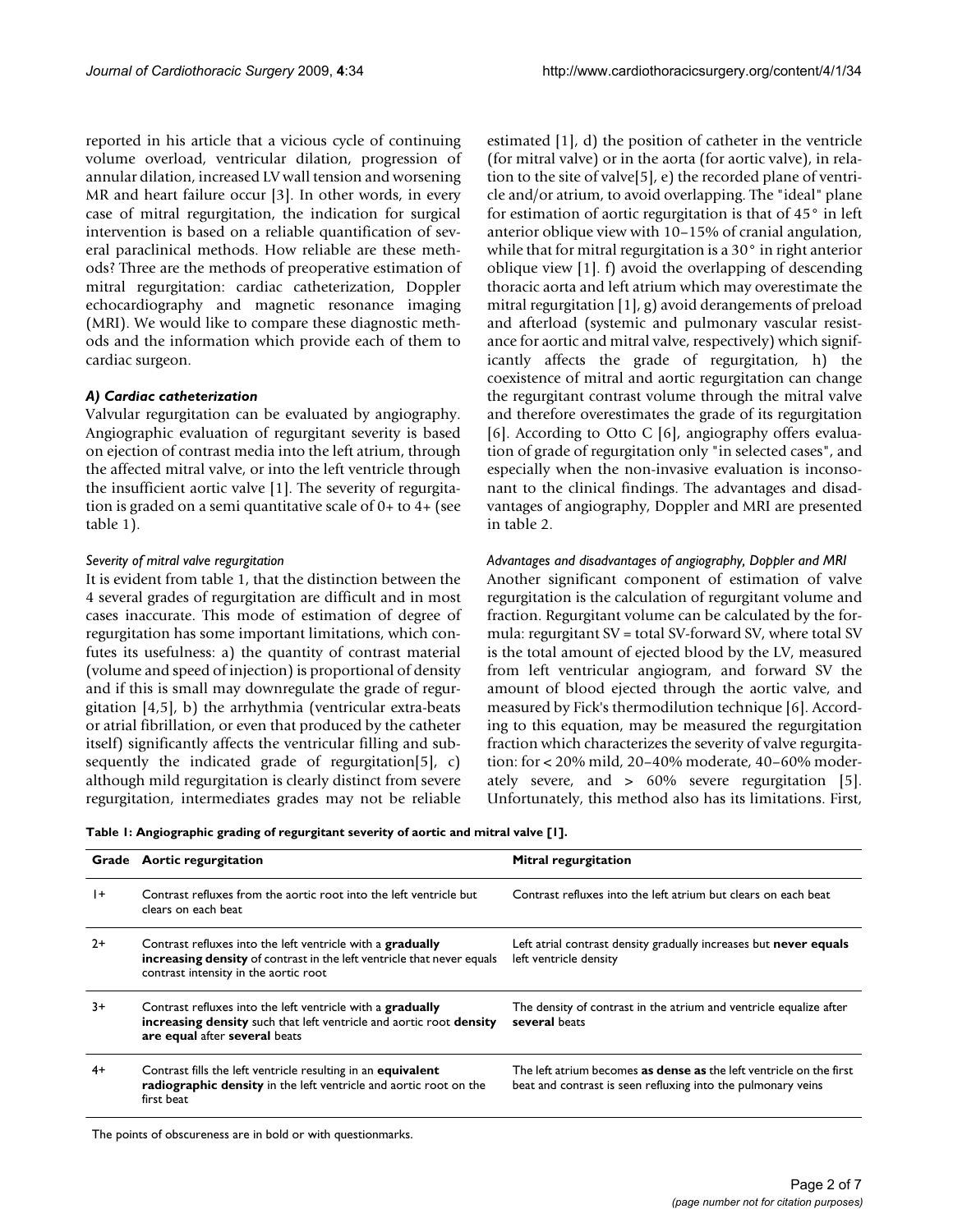| Mode of evaluation Advantages |                                                                                                                                                                                                                                                   | <b>Disadvantages</b>                                                                                                                                                                                                                           |  |  |
|-------------------------------|---------------------------------------------------------------------------------------------------------------------------------------------------------------------------------------------------------------------------------------------------|------------------------------------------------------------------------------------------------------------------------------------------------------------------------------------------------------------------------------------------------|--|--|
| Angiography                   | -simultaneous calculation of SVR, PVR, LVEDP, PCWP,<br>EF, etc $(1,6)$<br>-easy interpretation by cardiologists and cardiac<br>surgeons $(6)$                                                                                                     | -invasive method, risk of complications <sup>(5)</sup><br>-misinterpretation in double valve disease (1,6)<br>-higher cost $(5,6)$<br>-temporarily affects hemodynamic of patient (SVR, PVR) and<br>obscure the results (5)<br>-time-consuming |  |  |
| <b>Doppler</b>                | - non-invasive method<br>- no risks<br>- low-cost<br>- time-consuming<br>- does not affect hemodynamically the patient<br>- semi-quantitative                                                                                                     | - overlapping structures<br>- "bad" window<br>- operator depending<br>discomfort+hemodynamic interaction of TEE – limitations<br>(see text)<br>- influence of site of let                                                                      |  |  |
| <b>MRI</b>                    | - measurement of LVEDV, LVESV, LV mass<br>- no risk<br>- non invasive tool<br>- precise and valid estimation (23,24)<br>- does not need suppression or anaesthesia<br>(such as TEE)<br>- estimation of myocardial function and viability $(9,29)$ | - respiratory interference<br>-not-hemodynamic measurement<br>- not-anatomic information<br>- discomfort for the patient<br>- artefacts in the case of metallic materials $(40,41)$                                                            |  |  |

**Table 2: Advantages and disadvantages of three methods of estimation of left-sided valve's regurgitation.**

(SVR: systemic venous resistance, PVR: pulmonary venous resistance, PCWP: pulmonary capillary wedge pressure, EF: enjection fraction, LVEDV: left ventricle end diastolic volume), LVESV: left ventricle end systolic volume, LV mass: left ventricle mass, TEE: Transesophageal echocardiography).

its accuracy is depended on the accuracy of measurements of cardiac output [6], and second, in the case of coexistence aortic and mitral regurgitation, only a rough estimation of the portion of regurgitant fraction of each valve can be made [6].

#### *B) Doppler Echocardiography*

Mitral regurgitation is a relatively common and important heart valve lesion in clinical practice and adequate assessment is fundamental to decisions on management. Echocardiography is the recognized investigation of choice for mitral valve regurgitation [7,8]. However, the technique is operator dependent and may not always give reliable diagnostic views for estimation of mitral valve dysfunction. Transesophageal echocardiography, with 3 dimentional visualization if available, generally gives a better overall assessment of mitral valve dysfunction and the lesions responsible for it, but is also operator dependent, semi-invasive and usually requires patient's sedation [9]. The latter may affect the quantity of mitral regurgitation especially in the cases of ischemic origin. According to Aklog L [10], 90% of their patients with moderate (3+/ 4+) mitral regurgitation who underwent intraoperative TEE had their MR downgraded to mild or less  $(1+-2+4+)$ , and in 30% of their patients, there was no detectable MR on intraoperative TEE. Similar results reported and other studies concerning the influence of anaesthesia and sedation on downgrading of real mitral regurgiration [11,12]. It is recognised that TEE assesses the mechanisms of valve dysfunction well (leaflet prolapse/restriction) and is perhaps the technique best able to determine the structural

lesion responsible for the incompetence (chordal/papillary muscle rupture/elongation, leaflet perforation, etc). Although TTE images using harmonic imaging can usually identify leaflet abnormalities in mitral valve prolapse, many patients will have poor image quality due to, reduced ultrasound penetration through scar tissue, air filled lung or excess adipose tissue [13]. Because of variation in image quality and imaging widows systematic segmental mapping of the mitral valve leaflets is often not attempted using 2-dimensional TTE in clinical practice. The standard echocardiographic examination generally in a valvular disease is based on Doppler colour flow imaging, on pulsed Doppler transvalvular velocities, and on continuous wave Doppler measures of regurgitant severity [14]. Doppler colour flow imaging is used to estimate the severity of aortic or mitral valve regurgitation. The amount of regurgitant jet within the antecedent chamber (namely LV for the aortic regurgitation and left atrium for the mitral regurgitation), is directly proportional to the severity of valve regurgitation [15]. However, there are also included some important limitations in this method: a) a small degree of mitral and aortic valve regurgitation is seen in 70–80%, and in 5–10% respectively, of normal individuals [14], b) typically the size of the jet is indexed to the size of the left atrium, and it is a drawback of this method for precise estimation of mitral regurgitation [15]. C) The site of jet affects the measured grade of regurgitation. Jets that are peripheral or impinging on a wall, rather than centrally, cause underestimation of severity of regurgitation (of regurgitant volume) up to 40% [16,17]. Quantification of mitral regurgitation is also heavily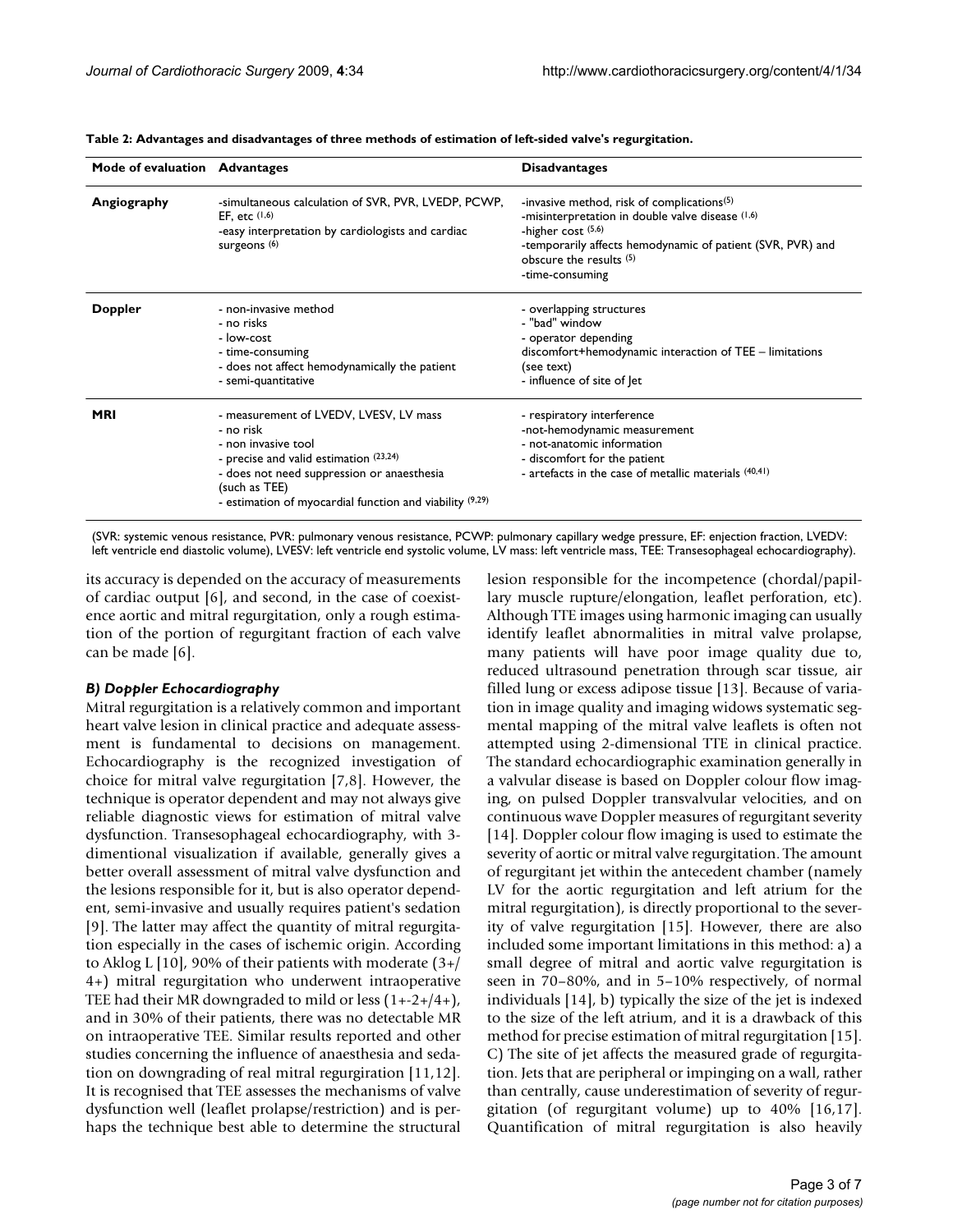dependent on the colour Doppler flow area, and pertains to the holosystolic regurgitation [15]. The criteria of characterization of severity of mitral regurgitation are included in the table 3.

#### *Criteria of characterization of severity of mitral regurgitation*

It is obvious from table 3: a) that the distinction between mild and severe grade of regurgitation by using the method is easy, but not for the intermediate (II and III) grades, and b) the measurement all of above mentioned parameters of Doppler ECHO is dependent on many others hemodynamic paramenters such as the preload, afterload, and rhythm [14], anatomic parameters such as the dimensions of left atrium [15], or on technical parameters such the "window" [14], as well as on other parameters such as operator's experience, ability of device, etc. For these reasons, interpretation of colour flow data is quite variable, with a disagreement of 29% for aortic and 25% for mitral regurgitation [14,18].

There are also some others proposed semi-quantitave mitral regurgitation indices, such as a scoring system of severity, with included most of parameters of table 3, and scored each of them between 0 and 3 [17,19]. According to this system, the total score is divided through the number of evaluated parameters, and for index > 2.2 indicates a severe regurgitation, > 1.7 a mild, and index from 1.7 to 2.2 indicate an intermediate or better, vague estimation of regurgitation. However, and this method has the same limitations which reported earlier, plus that of values approximation (methodological problems).

According to Loick et al [20], the intraoperative echocardiographic assessment of mitral regurgitation is reliable, simple and relatively unaffected by hemodynamics. It means that in the one side, it may be involved fewer imponderable factors, but on the other side, it may not be acceptable from a surgical point of view, because it may underestimate the grade of regurgitation [14,20,21].

The regurgitant volume is estimated by using the proximal isovelocity surface area (PISA) on colour Doppler imaging [22,23]. This measurement has also several important limitations such as the integration of diastolic flow, as well as caveats of used mathematic types [14].

#### *C) Magnetic Resonance Imaging*

Magnetic Resonance Imaging is a third method for estimation (quantification) of mitral valve regurgitation. The assessment is based on estimation of regurgitant volume by determining the difference between the stroke volumes of ventricles [24]. Stroke volumes are calculated from a stack frame of images as the difference between anddiastolic and end-systolic volumes for each ventricle [24]. In the normal individuals, stroke volume of right ventricle is nearly equivalent to that of left ventricle. Every difference between the two measured stroke volumes indicates the amount of blood which comes back through the insufficient valve during diastole. The estimation is precise, but the limitations of method are the following: a) the measurement is reliable only for the case of single regurgitant valve; in the cases of combined aortic and mitral regurgitation, the difference represents the sum of regurgitant volume [23]. b) The estimation is valid, only if the tricuspid valve is sufficient [23,24]. Another method for quantification of valve regurgitation is the cine MRI [24,25]. Especially for the aortic valve, this method can discriminate between antegrade and retrograde flow during the cardiac cycle by analysis of bright or dark voxels in the ascending aorta, enabling retrograde flow to be directly measured [24,26]. Diastolic retrograde aortic flow equals aortic regurgitant volume, and correlates closely with volumetric cine MRI [23,24].

|  |  |  |  |  | Table 3: The severity of mitral regurgitation according to the Doppler echocardiography ([15] |
|--|--|--|--|--|-----------------------------------------------------------------------------------------------|
|--|--|--|--|--|-----------------------------------------------------------------------------------------------|

| <b>Severity Of Mitral Valve Regurgitation</b>   | I (mild)  | Ш                        | Ш             | IV (severe)       |
|-------------------------------------------------|-----------|--------------------------|---------------|-------------------|
| Jet (% Left atrium)                             | < 15%     | $15 - 30%$               | 35-50%        | > 50%             |
| <b>Spectral Doppler</b>                         | Faint     | $\overline{\phantom{a}}$ | ٠             | <b>Dense</b>      |
| Vena contracta                                  | $<$ 3 mm  | $\blacksquare$           | ۰             | $> 6$ mm          |
| <b>Pulmonary vein flow</b>                      | $S \ge D$ | $\blacksquare$           | ٠             | Systolic reversed |
| <b>Right ventricle (ml)</b>                     | < 30      | $30 - 45$                | $45 - 59$     | > 60              |
| Effective regurgitant orifice (ERO in cm2)      | < 0.20    | $0.20 - 0.29$            | $0.30 - 0.39$ | > 40              |
| <b>Proximal Isovelosity Surface Area (PISA)</b> | small     | $\overline{\phantom{a}}$ |               | large             |

The points of inaccuracy are depicted in bold or with question marks.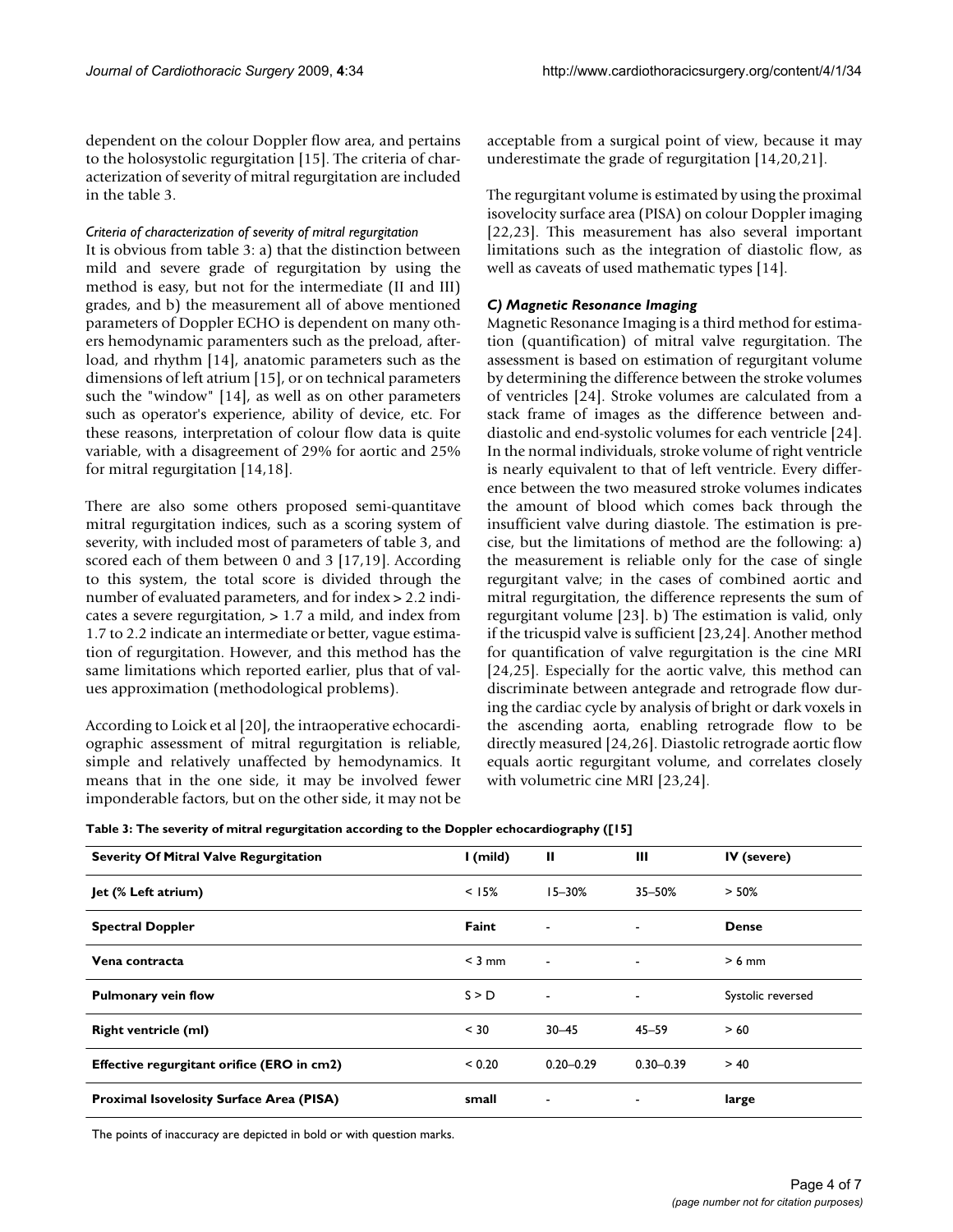According to Kizilbash et al [27], the MRI provides accurate measurements of regurgitant flow that correlate well with quantitative Doppler imaging, and in addition, it is the most accurate non-invasive technique for measuring ventricular end-diastolic volume, end-systolic volume and left ventricular mass. Concerning the estimation of mitral regurgitation MRI in the last years is considered more reliable in comparison to these of echocardiography. In fact, there are many studies comparing the two methods [7,8]. Cardiovascular MRI has many advantages like accurate determination of left as well as right ventricular volumes and function [28,29], measurements of aortic flow volume, and in ischemic mitral regurgitation, comprehensive assessment of regional myocardial function and viability [28,30]. When used optimally, MRI can complement echocardiography in the assessment of mitral regurgitation, especially in patients in whom transthoracic echocardiography has not provided adequate information [9]. Finally, MRI has been proved that overtake the limitations of ecocardiography (overlapping structures, "bad window", artefacts, or contraindications of TEE. On the other hand, in its limitations are included the respiration, and the higher cost [7].

The mitral regurgitant volume (MRV) measured by MRI is the difference between the LV stroke volume (LVSV) and the aortic forward stroke volume (AoSV) i.e. MRV (mls/ beat) = LVSV – AoSV. The regurgitant fraction (RF) is the ratio of the MRV divided by the LVSV i.e. RF (%) = (MRV  $\times$  LVSV)  $\times$  100 [9].

It may also be possible to directly measure mitral inflow volume by phase-contrast velocity flow mapping at the tips of the mitral valve leaflets but this requires a specialised imaging sequence which tracks the motion of the mitral valve annulus during the cardiac cycle [31]. In the absence of other regurgitant lesions, MRV can also be calculated by subtracting the right ventricle stroke volume (RVSV) from the LVSV i.e. MRV = LVSV – RVSV, using established techniques [28]. However, the calculation of RVSV is less reproducible compared to LVSV due to the extensive trabeculation of the right ventricle (RV). Moreover, associated tricuspid regurgitation is reported in up to 50% of patients with significant mitral regurgitation and this invalidates the use of RVSV to determine MRV [32]. The American College of Cardiology [2,8] has established echocardiographic criteria for grading the severity of mitral regurgitation. In the absence of established criteria for MRI, the findings of this study, derived from LV volume and ascending aortic flow measurements, can be noted: mild =  $RF \le 15\%$ , moderate =  $RF 16-24\%$ , moderate-severe = RF 25–42%, severe = RF > 42%.

A further feature of severe mitral regurgitation is reversal of flow in the pulmonary veins during LV systole, which may be visible in the 4 chamber and certain mitral stack cines [9].

Evaluation of mitral valve dysfunction from standard, routinely acquired MRI imaging planes alone is rarely adequate. The proposed technique by Kim RJ et al [9], with additional imaging of the mitral valve based on its anatomy, allows more detailed evaluation of its dysfunction.

In degenerative valve disease, MRI allows determination of the leaflet scallop, responsible for the valve dysfunction e.g. P2 or P3 prolapse, and hence helps guide surgical repair. In rheumatic valve disease, ÌRI allows assessment of the severity of valve restriction and hence helps determine the feasibility of valve repair and the need for valve replacement. In functional mitral regurgitation due to ischemic heart disease or cardiomyopathy, it confirms the diagnosis and helps exclude coexisting degenerative valve disease. Comparison of the accuracy and reproducibility of MRI using this technique with echocardiography, especially transesophageal echocardiography, and findings at surgery will need to be done. Two recent studies using similar techniques as described here, but without the additional slices taken at the commissural ends of the mitral valve, have recently been published [33,34]. The first study reported a sensitivity and specificity of 89% and 88% respectively for detecting flail or prolapsed leaflets compared to findings at surgery in 47 patients. This compared with a sensitivity and specificity of 93% and 88% respectively for transesophageal echocardiography [33]. The second study reported agreement between CMR assessment and transthoracic echo determination of prolapsed or flail leaflets in 92% of 27 patients [33]. According to the lattest study, there was an excellent concordance between MRI and transthoracic echocardiography in the identification of jet direction and leaflet abnormality. MRI mapping of the mitral valve using a simple protocol can reliably acquire long axis images through the valve, facilitating localisation of leaflet abnormalities and regurgitant jet direction. When compared to modern TTE, the MRI mapping protocol accurately identified the abnormal leaflet in 98% of cases [34]. The difference between the 2 techniques was differentiating leaflet flail from prolapse in 3 patients and MRI failing to detect a borderline prolapse (2 mm) involving an anterior mitral valve leaflet. Using either technique, variation in defining the border between adjacent leaflet segments (e.g. A1 from A2) can lead to minor differences in classification but is less likely to effect the decision for valve repair versus replacement. The presence of a flail mitral valve leaflet identifies patients who are at a higher risk of sudden cardiac death and may warrant early surgery if the valve is repairable [35]. The discrepancies in classification of prolapse and flail segments may also in part be due to superior spatial resolution of echocardiographic over MRI when there are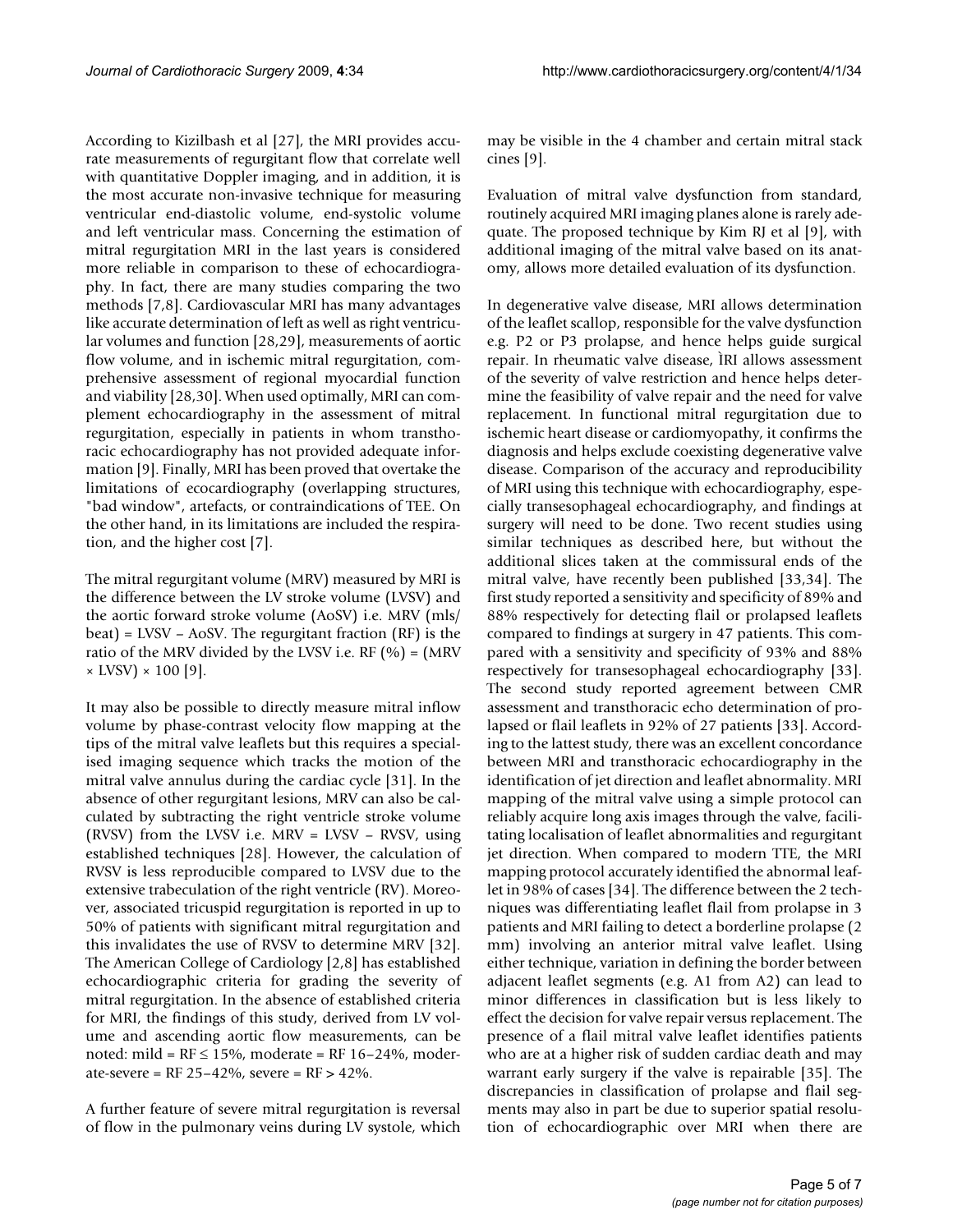adequate echocardiographic windows. MRI spatial resolution is dependent on the voxel size and the slice thickness of the planes used. Hence, visualising the direction of the mitral valve leaflet tip (1 – 5 mm thickness dependent on the degree of mitral leaflet thickening) to define segment prolapse versus flail may be difficult. In addition, insufficient contrast between the signal loss defining the origin of the regurgitant jet and the distal mitral leaflet tip may contribute to the minor differences seen. An advantage of MRI compared to TTE is that because there is no limitation of imaging windows the MRI mapping protocol enabled a complete and systematic assessment of the mitral valve in every patient. Acquisition of the mapping images is usually efficient, requiring on average 7 cine images, and between 5 to 10 minutes per patient. MRI is an accurate, reproducible, and non-invasive manner, potentially enabling better estimation of the timing and type of surgical intervention. Cine MRI is a highly sensitive diagnostic tool to assess changes in LV mass and volume [36-39]. This is supported by Bottini et al. They showed that MRI is the most precise method for measuring LV mass when compared to Transthoracic echocardiography in hypertensive patients [40], suggesting that for more specific questions MRI may be the more reliable imaging tool. Francois et al. have shown that MRI assessment of LV mass correlated well with true LV mass measurements during autopsy [41]. However, MRI is expensive, time-consuming, and only available in specialized centers and therefore no alternative for routine patient follow-up in smaller hospitals and private practices.

#### **Conclusion**

In patients with mitral valve regurgitation MRI has an established role in the assessment of LV size and function and mitral regurgitation severity. With the addition of mitral valve mapping, MRI can potentially provide a comprehensive assessment of mitral regurgitation. Comprehensive assessment of mitral regurgitation requires assessment of: (a) its severity to determine the need for surgical intervention, (b) the mechanism of the dysfunction to determine the type of surgical intervention required (leaflet prolapse/restriction, including the leaflet scallops involved: A1-P1, A2-P2, A3-P3); (c) LV volumes and function to determine the timing and risks of surgery; and, in ischemic mitral regurgitation, (d) LV viability. Such comprehensive assessment is feasible in a single MRI examination but needs a defined protocol, as described in this paper. When used optimally, MRI can complement existing imaging modalities such as echocardiography in the assessment of patients with mitral regurgitation. The fixed imaging planes of MRI and its suboptimal throughplane resolution rarely permit adequate visualisation of the chordal structures to identify rupture or elongation accurately. MRI is also not suited for visualisation of leaflet and annular calcification which are important factors influencing the probability of successful valve repair. MRI, when used optimally, may therefore play a useful role in assessing the mitral valve in patients in whom transthoracic echocardiography has not provided adequate imaging and in whom transesophageal echocardiography is considered too invasive.

#### **Competing interests**

The authors declare that they have no competing interests.

#### **Authors' contributions**

All authors: 1. have made substantial contributions to conception and design, or acquisition of data, or analysis and interpretation of data; 2. have been involved in drafting the manuscript or revisiting it critically for important intellectual content; 3. have given final approval of the version to be published.

#### **References**

- 1. Otto C: **Valvular Heart Disease.** 2nd edition. Saunders an Imprint of Elsevier; 2004:404-5.
- 2. Endorsed by the Society for Cardiovascular Angiography and Interventions Developed in Collaboration With the Society of Cardiovascular Anaesthesiologists 1998 Guidelines for the Management of Patients With Valvular Heart Disease): Association Task Force on Practice Guidelines (Writing Committee to Revise the Disease: A Report of the American College of Cardiology/American Heart ACC/ AHA 2006: **Guidelines for the Management of Patients With Valvular Heart.** *Circulation* 2007, **115(15):**e409.
- 3. Bolling S: **[Mitral valve reconstruction in the patients with](http://www.ncbi.nlm.nih.gov/entrez/query.fcgi?cmd=Retrieve&db=PubMed&dopt=Abstract&list_uids=11391035) [heart failure.](http://www.ncbi.nlm.nih.gov/entrez/query.fcgi?cmd=Retrieve&db=PubMed&dopt=Abstract&list_uids=11391035)** *Heart Failure reviews* 2001:177-185.
- 4. Gorman R, Gorman J, Edmunds H: **Ischemic mitral regurgitation.** In *Cardiac Surgery in the Adult* 2nd edition. Edited by: Cohn L, Edmunds H. MacGraw Hill; 2003:762.
- 5. Grossman W: **Profiles in valvular heart disease.** In *Grossman's Cardiac Catheterization, Angiography and Intervention* 6th edition. Edited by: Baim D, Grossman W. Williams and Wilkins; 2000:759-84.
- 6. Otto C: **[Valvular Heart Disease.](http://www.ncbi.nlm.nih.gov/entrez/query.fcgi?cmd=Retrieve&db=PubMed&dopt=Abstract&list_uids=15172128)** 2nd edition. Saunders An Imprint of Elsevier; 2004:111-112.
- 7. Fogel M: **Cardiac Magnetic Ressonance Imaging.** In *Mastery in Cardiothoracic Surgery* 2nd edition. Edited by: Kaiser L, Kron I, Spray T. Lippincot Williams and Wilkins; 2007:661. and 675
- 8. American College of Cardiology/American Heart Association Task-Force on Practice Guidelines; Society of Cardiovascular Anesthesiologists; Society for Cardiovascular Angiography and Interventions; Society of Thoracic Surgeons, Bonow RO, Carabello BA, Kanu C, de Leon AC Jr, Faxon DP, Freed MD, Gaasch WH, Lytle BW, Nishimura RA, O'Gara PT, O'Rourke RA, Otto CM, Shah PM, Shanewise JS, Smith SC Jr, Jacobs AK, Adams CD, Anderson JL, Antman EM, Faxon DP, Fuster V, Halperin JL, Hiratzka LF, Hunt SA, Lytle BW, Nishimura R, Page RL, Riegel B: **[ACC/AHA 2006: guidelines for the man](http://www.ncbi.nlm.nih.gov/entrez/query.fcgi?cmd=Retrieve&db=PubMed&dopt=Abstract&list_uids=16880336)agement of patients with valvular heart disease: a report of the American College of Cardiology/American Heart Asso[ciation Task Force on Practice Guidelines \(writing commit](http://www.ncbi.nlm.nih.gov/entrez/query.fcgi?cmd=Retrieve&db=PubMed&dopt=Abstract&list_uids=16880336)tee to revise the 1998 Guidelines for the Management of Patients With Valvular Heart Disease): developed in collaboration with the Society of Cardiovascular Anesthesiologists: endorsed by the Society for Cardiovascular Angiography and Interventions and the Society of Thoracic [Surgeons.](http://www.ncbi.nlm.nih.gov/entrez/query.fcgi?cmd=Retrieve&db=PubMed&dopt=Abstract&list_uids=16880336)** *Circulation* 2006, **114:**e84-231.
- 9. Chan J, Wage R, Symmonds K, Rahman-Haley S, Mohiaddin R, Firmin D, Pepper J, Pennel D, Kilner P: **[Towards comprehensive assess](http://www.ncbi.nlm.nih.gov/entrez/query.fcgi?cmd=Retrieve&db=PubMed&dopt=Abstract&list_uids=19102740)[ment of mitral regurgitation using cardiovascular magnetic](http://www.ncbi.nlm.nih.gov/entrez/query.fcgi?cmd=Retrieve&db=PubMed&dopt=Abstract&list_uids=19102740) [resonance.](http://www.ncbi.nlm.nih.gov/entrez/query.fcgi?cmd=Retrieve&db=PubMed&dopt=Abstract&list_uids=19102740)** *J Cardiovasc Magn Reson* 2008, **10(1):**61.
- 10. Aklog L, Filsoufi F, Flores K, Chen RH, Cohn LH, Nathan NS, Byrne JG, Adams DH: **[Does coronary artery bypass grafting alone](http://www.ncbi.nlm.nih.gov/entrez/query.fcgi?cmd=Retrieve&db=PubMed&dopt=Abstract&list_uids=11447081) [correct moderate ischemic mitral regurgitation?](http://www.ncbi.nlm.nih.gov/entrez/query.fcgi?cmd=Retrieve&db=PubMed&dopt=Abstract&list_uids=11447081)** *Circulation* 2001, **104:**168-175.